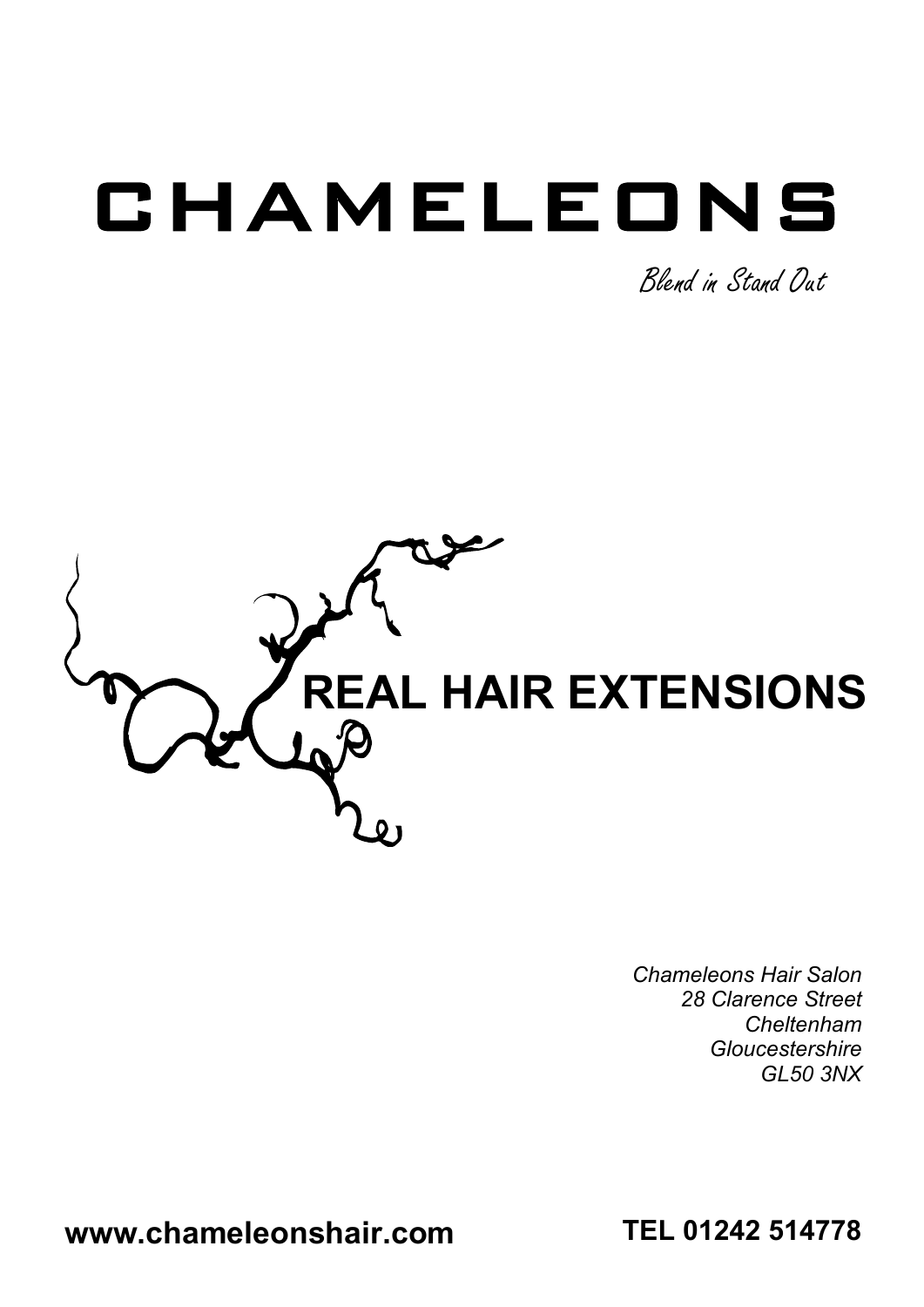Balmain Fill In extensions are an innovative method of adding volume, colour, creating texture or adding length to your natural hair, the possibilities are endless. The Balmain extensions come in a full range of

colours both in natural and fantasy, 72 shades in total and 3 textures, straight wavy and curly, plus a range of dreadlocks, braids and hair accessories.

Balmain Fill In extensions are suitable for just about everyone.

#### If after the consultation you wish to proceed we will ask for a deposit of 25% of the quoted amount and a date we be set for your appointment. For obvious reasons you must not change your hair colour between the consultation and the appointment. The quote you receive at your consultation is valid for one

calendar month, the deposit is non returnable and is forfeit if the appointment is not kept for any reason.

#### *How Are They Applied ?*

During the process a small, highlight size section is taken and added to a similar size section of your own natural hair, these are joined together using a wax bond. This bond will remain in place for up to three months and will not damage the natural hair in any way. The extensions last 3 to 4 months depending on the natural hair growth, after care and maintenance, The better care they receive the longer they last.

#### *How Are They Maintained ?*

During the 3 to 4 months it is normal to lose a few extensions or the odd bond may become visible, this is due to your natural hair growth. To compliment your home aftercare regime and help you keep your extensions beautiful, we recommend a regular maintenance visit to the salon (see Our Commitment To You). This could be every four to six weeks and your stylist will reapply any extension that has fallen out or become loose. This will ensure they stay looking great. We recommend a full removal after around three months. This is because as the extensions move down the hair shaft the bonds will begin to show and your natural hair loss is held within the extension bond. If they are not removed at this time it could cause damage to the natural hair.

#### *Our Commitment To You*

We at Chameleons want you to be happy with your extensions and to that aim with your first appointment we will provide the equipment (Balmain Extension Brush ), the aftercare products (Chameleons Hair Extension Shampoo,& Chameleons Hair Extension Conditioner), We will also include within the quoted price a maintenance appointment after four weeks (so if any of the extensions do happen to come out keep them and we will put them back in) and also an appointment to remove the extensions at three months. All you should need to keep your hair looking fantastic.

# *Prices*

We are often asked to price extensions on the phone this is not possible, as the work needed to achieve the desired result may very enormously. We would ask you read this section carefully and contact us on the same day that you wish to have your consultation . This consultation is Free and will take approximately 15 minutes.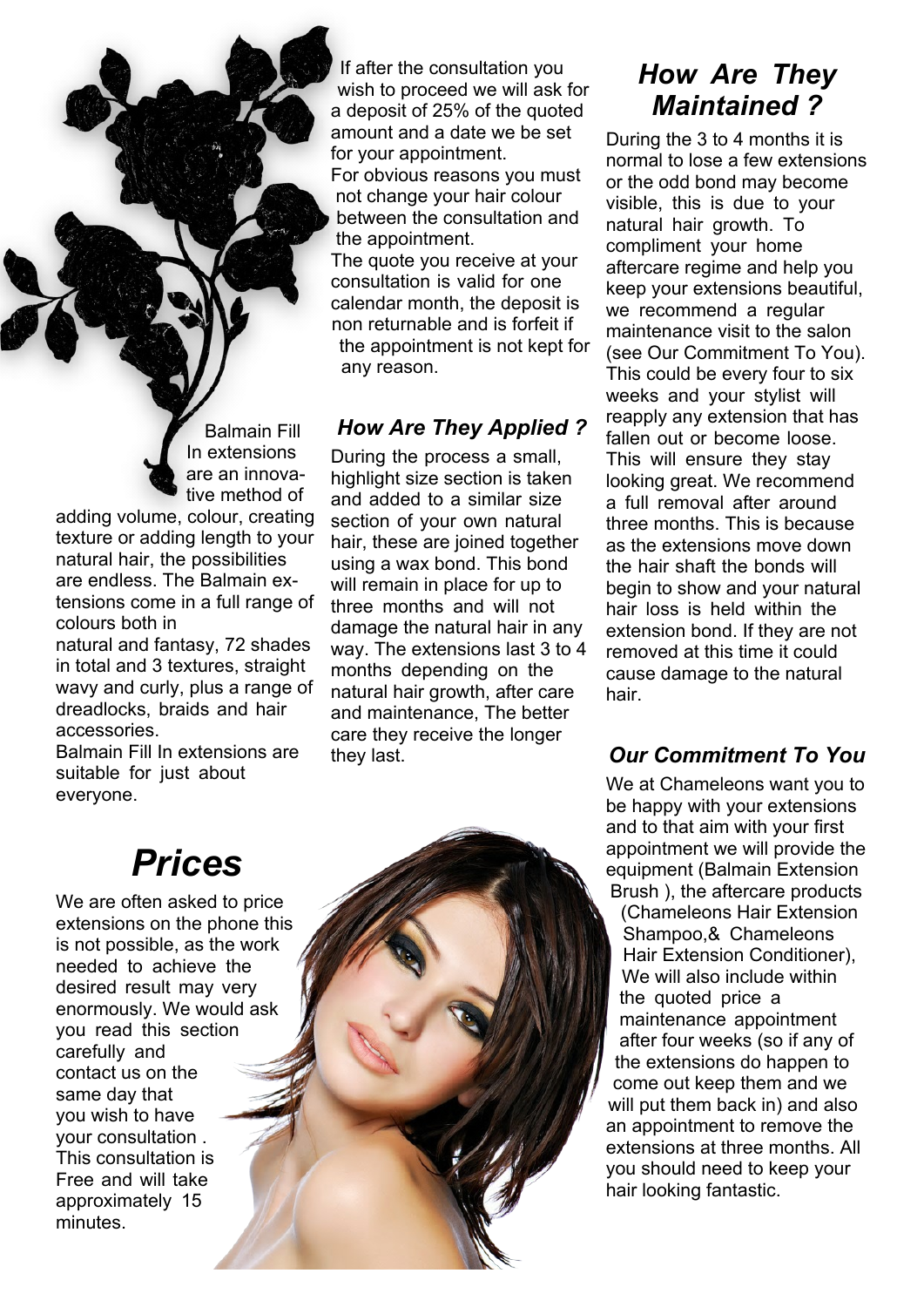All the products mentioned within this leaflet are available at reception.

# *Brushing*

When brushing your hair it is always better to use a large soft bristle brush (see Our Commitment To You), this will ensure the hair does not snag or catch your extension bonds, which other types of brushes might. Using the recommended brush will leave the hair shiny and in optimum condition. We recommend you begin brushing at the ends of your hair, then move up to the mid lengths and finally brush the root area. At night gently tie your hair back in a loose braid or twist before retiring; this will help prevent tangles or First brush your hair knots.

# *Hot Hints*

Do Not use Shampoos or conditioners that contain oils or fruit acids, such as wheat germ or citrus.

Using shampoos or conditioners with these ingredients could result in damage to your extension bonds.

When rinsing your hair, rinse for a few seconds extra as the extra volume created by your extensions will mean it takes a little longer to rinse.

Never sleep with wet or damp hair as it could affect the bonds or may cause the hair to tangle.

If you have an oily scalp wash it regularly, as a build up of natural oils could lead to your wax bonds slipping or falling out.

### *Cleansing*

thoroughly (see Brushing), then soak your hair with warm water, it is important that you do not turn your head upside down while washing always wash your hair from the crown down. Next apply shampoo, We recommend using Chameleons Hair Extension Shampoo (see Our Commitment To You) . Distribute a normal amount of shampoo at the root area; gen tly massaging in small circles over the scalp, this will cleanse both the natural hair and the extensions.

It is not advisable to scrub the mid lengths or the ends as these will be cleansed sufficiently during the rinsing process and scrubbing them could cause them to tangle up.